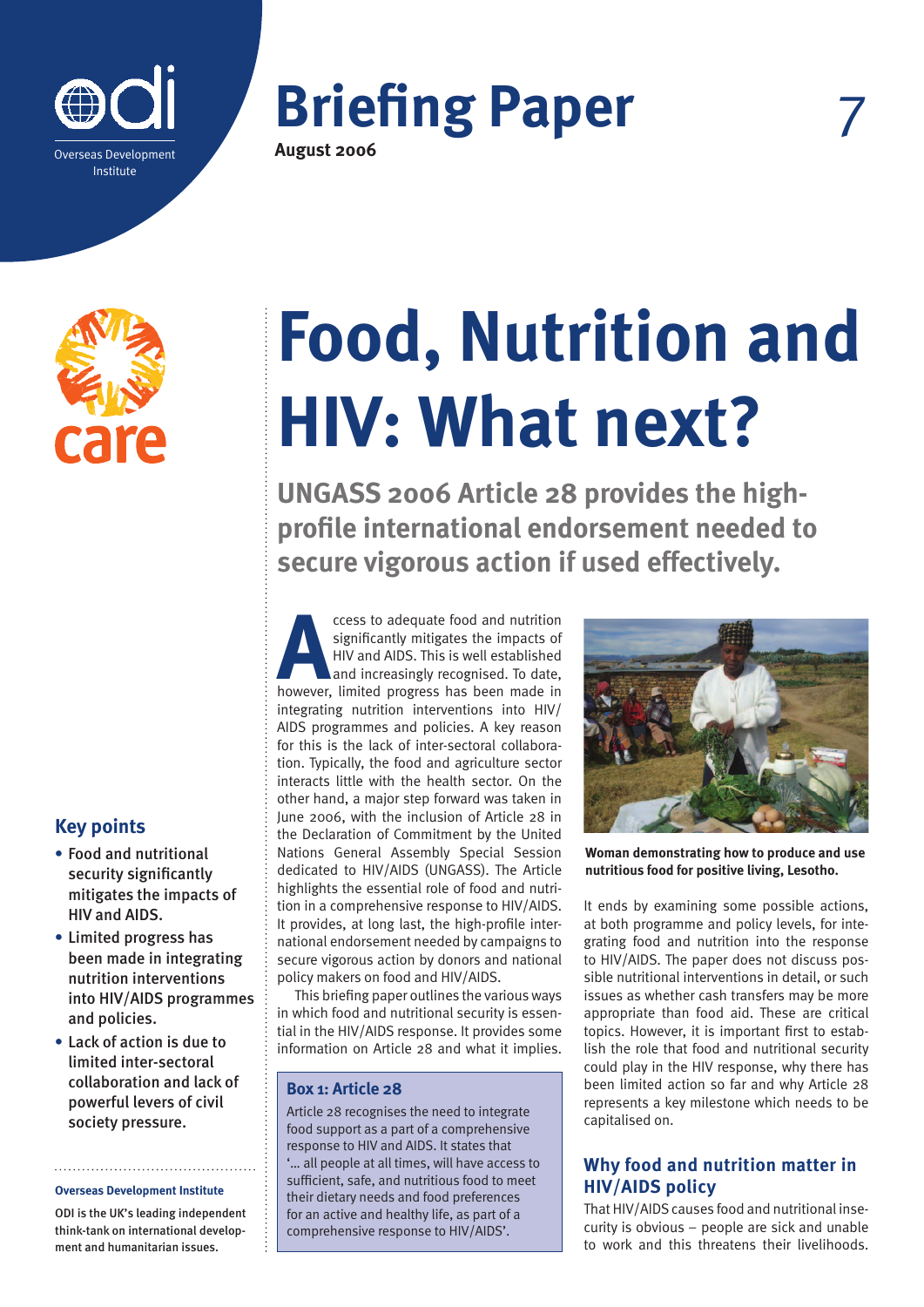Less understood is that food and nutritional insecurity can also precipitate HIV/AIDS, prevent effective treatment and undermine efforts to provide care and support. A number of scholarly reviews have been carried out. For example, Box 2 outlines some of the ways in which, according to research, food and nutritional insecurity contributes to the spread of HIV.

#### **Box 2: How food and nutritional insecurity can contribute to HIV**

- Food and nutritional insecurity increases short-term mobility and migration – 'looking for food' places people in risky situations away from home.
- Food and nutritional insecurity exacerbates gender inequality – when there is limited food in the household, women often are the ones who suffer most, leading them to seek food elsewhere.
- In order to survive, hungry people may be forced into high risk situations, e.g. transactional or commercial sex.
- In food-insecure households, HIV/AIDS becomes a domestic hazard with intrahousehold clustering of infection and the possibility of parasitic infestation when collecting water.
- Generally poor and food-insecure households are likely to face reduced access to, and ability to use, information around HIV prevention.
- Food insecurity increases risk of malnutrition, which may increase risk of infection.

ADAPTED FROM GILLESPIE, S. 2006.

Policy approaches for dealing with HIV/AIDS have been conceptualised as a continuum, from prevention; to treatment; to care and support. Policies for each part of the continuum together provide a comprehensive response to HIV/AIDS. The stages of the continuum are also appropriate for understanding the critical role that food and nutrition play.

#### **The role of food and nutrition in prevention**

Prevention must not be neglected in the HIV/AIDS response. With the furore that the arrival of Anti-Retrovirals drugs (ARVs) created in the HIV/AIDS world, there has been a tendency to place prevention on the back burner. This relative neglect came as something of a relief to the many HIV/AIDS prevention programmes around the world that seemed to have been having little effect on the pandemic.<sup>1</sup> However, more recently, increasing knowledge about the effects and behaviour associated with Anti-Retroviral Therapy had led many donors (e.g. USAID), civil society organisations (e.g. the International HIV/AIDS Alliances), UNAIDS and others to renew their emphasis on prevention.

Food and nutritional security is critical to suc-

cessful prevention programmes. As Box 2 suggests, people who do not have access to adequate food (and income), especially women and girls, are more likely to be vulnerable to exposure to HIV infection by being forced into high risk situations. Those include engaging in transactional and/or commercial sex, staying in high risk and abusive sexual relationships because of economic and social dependency, and having to migrate or having a mobile lifestyle in order to make a living (e.g. miners, fishermen). Migrant and mobile communities often have poor(er) access to health care than settled populations, and thus face a double challenge.

We know that food shortage and malnutrition weaken the immune system and generally make a person more susceptible to infections, including HIV.<sup>2</sup> We also know that a balanced and nutritional diet can strengthen a person's immune system, making him/her less likely to acquire opportunistic infections which then allow the easier transmission of HIV/AIDS. Lack of proper nutrition also compromises the health status of pregnant and lactating mothers, thereby increasing the chance of motherto-child transmission of the virus during birth and during breastfeeding. Finally, ongoing studies are showing that a good diet for an HIV-infected person can delay the onset of AIDS-related illness slow down the progression of the illness.<sup>3</sup>

#### **The role of food and nutrition in treatment**

Anti-Retroviral Therapy (ART) is now becoming increasingly available to poor people in developing countries. Costs are going down, in some cases drugs are being provided free (though other costs such as transport and user fees still represent insurmountable barriers for many people) and there is increased political will and commitment on the widening of access.

We now know that adherence to ART and its efficacy are significantly influenced by access to adequate food and nutrition. Medicines are strong and many need to be taken 'on a full stomach', which is difficult for people in resource-poor settings ('meds don't matter if you have nothing to eat!'). Evidence is emerging that people on ART receiving food supplementation recover much faster.<sup>4</sup> A stronger, healthier body can also increase resistance to opportunistic infections, which are dangerous to people living with HIV, especially in resource-poor settings where preventive health care is unavailable. Better food and nutrition, by making ART more effective, has a cost-saving effect, not only for households and dependants, but also for the national economy.

#### **The role of food and nutrition in care and support**

While ART is being scaled up to reach those most in need, a survival period of positive living is necessary for large numbers of other people living with HIV. Adequate and nutritious food plays a central role in the care and support of people with HIV. In fact, we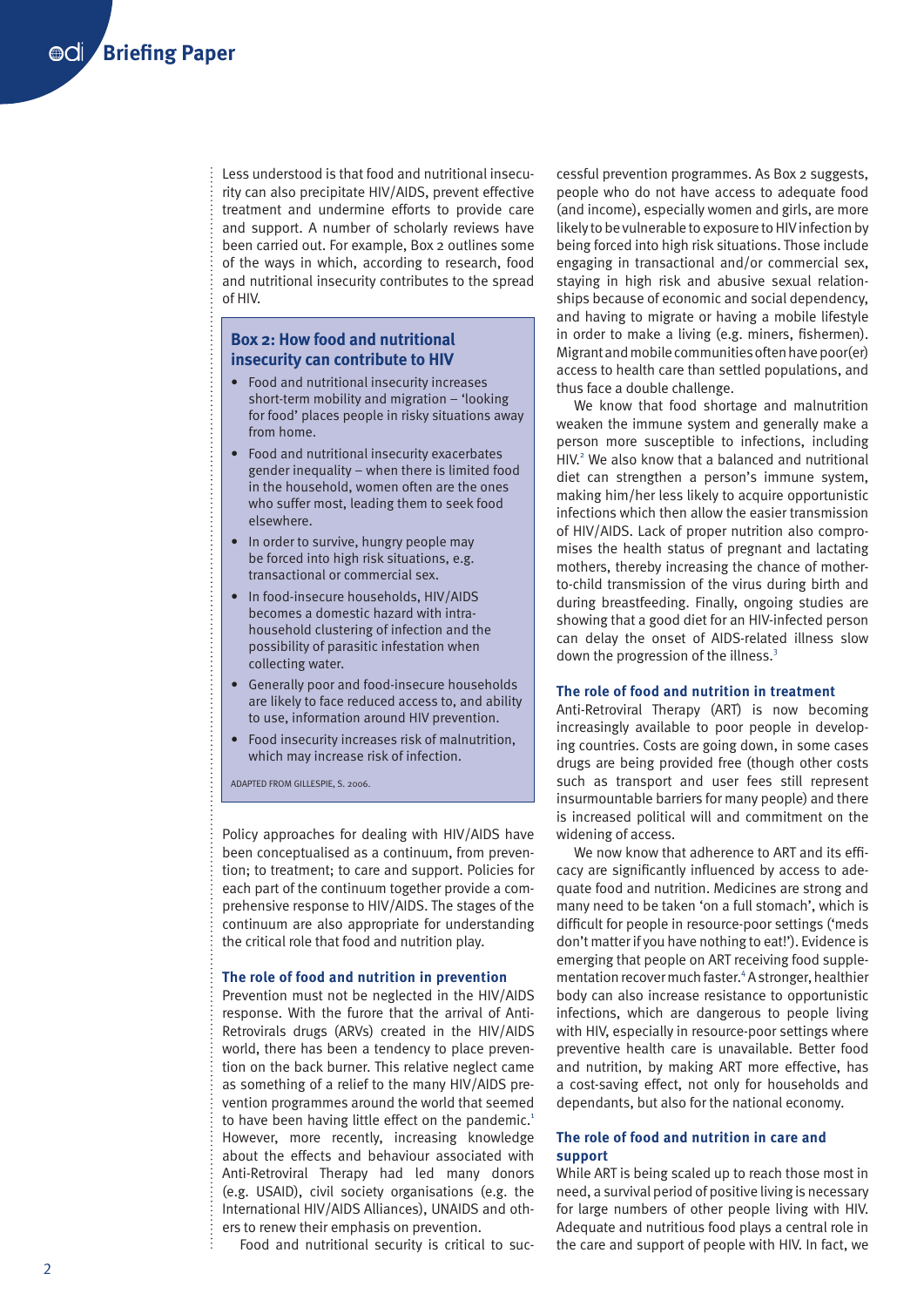know that an HIV-positive person has higher energy requirements than a healthy non-infected person of the same age, sex and physical activity level. These energy requirements can range from 10-30% higher depending on whether the person exhibits AIDS symptoms.<sup>5</sup> Adequate food is thus essential for prolonging the period of positive living and delaying the moment when ART needs to be started. This is an additional source of cost saving for households and programmes.

Integrating food security with universal access to HIV/AIDS care would not only mean a longer life for many individuals, but could have important spillover effects by enabling more HIV positive people to continue active and productive lives. Those people could be expected to continue contributing to household income, caring for families and adding to the general well-being of their communities.

## **Why no action?**

There is now widespread awareness of the facts outlined above. However, this awareness has not been translated into action.

Reasons for inaction include the limited and ineffective interface that exists in many resourcepoor settings between the authorities and agencies responsible for health and those responsible for agriculture and food/nutrition. Both see the other as having the main obligation to take the lead in integrating nutrition and food into HIV programming. There is also, more surprisingly, limited commitment on the part of donors and national policy makers to supporting the initiatives that would be necessary to achieve integration.

Even more surprisingly, pressure from civil society is lacking in these debates. Partnerships between government and civil society are increasingly recognised as a key aspect in programming and policy interventions for HIV/AIDS. This is particularly relevant to bridging the divide between the publichealth aspects of HIV/AIDS and the livelihoods and food- and income-security aspects. Although regrettable, the lack of civil society pressure on this issue is understandable. It has been partly due to the lack of powerful levers and influencing tools with which to exert pressure on governments and official agencies to take heed of these critical linkages. With Article 28 of the 2006 UNGASS Declaration, a suitable tool has been made available.

# **United Nations General Assembly Special Session and Article 28**

At the earlier UNGASS held in June 2001, participating Heads of State and Representatives of Governments issued a first Declaration of Commitment on HIV/ AIDS. The Declaration described the extent of the epidemic, the effects it has had and ways to combat it. It then stated what governments have pledged to do – themselves and with others in international



**Food processing extends availability of nutritious food and provides income generating opportunities, Lesotho.**

and regional partnerships, with the support of civil society – to roll back the epidemic. Although not a legally binding document, the Declaration proved a powerful tool with which to guide and secure action by all those fighting the epidemic, both within and outside government.

Rather than address the obstacles that arose in meeting the commitments in the original Declaration, the 2006 UNGASS focused on agreeing a political declaration to 'scale up to' universal access to prevention, treatment care and support. Discussions of food and income security were missing from the debate until very late in the day. That HIV/AIDS is a poverty issue was generally accepted, but the impacts of food insecurity were not prioritised. Nonetheless, the final Declaration did contain one breakthrough. Article 28 recognises the need to integrate food support as a part of a comprehensive

#### **Box 3: Other relevant articles from the UNGASS Declaration of Commitment on HIV/AIDS**

#### **Article 49.**

Commit ourselves to setting, in 2006, through inclusive, transparent processes, ambitious national targets, including interim targets for 2008 in accordance with the core indicators recommended by the Joint United Nations Programme on HIV/AIDS, that reflect the commitment of the present Declaration and the urgent need to scale up significantly towards the goal of universal access to comprehensive prevention programmes, treatment, care and support by 2010, and to setting up and maintaining sound and rigorous monitoring and evaluation frameworks within their HIV/AIDS strategies.

#### **Article 51.**

Call upon Governments, national parliaments, donors, regional and subregional organizations, organizations of the United Nations system, the Global Fund to Fight AIDS, Tuberculosis and Malaria, civil society, people living with HIV, vulnerable groups, the private sector, communities most affected by HIV/AIDS and other stakeholders to work closely together to achieve the targets set out above, and to ensure accountability and transparency at all levels through participatory reviews of responses to HIV/AIDS.